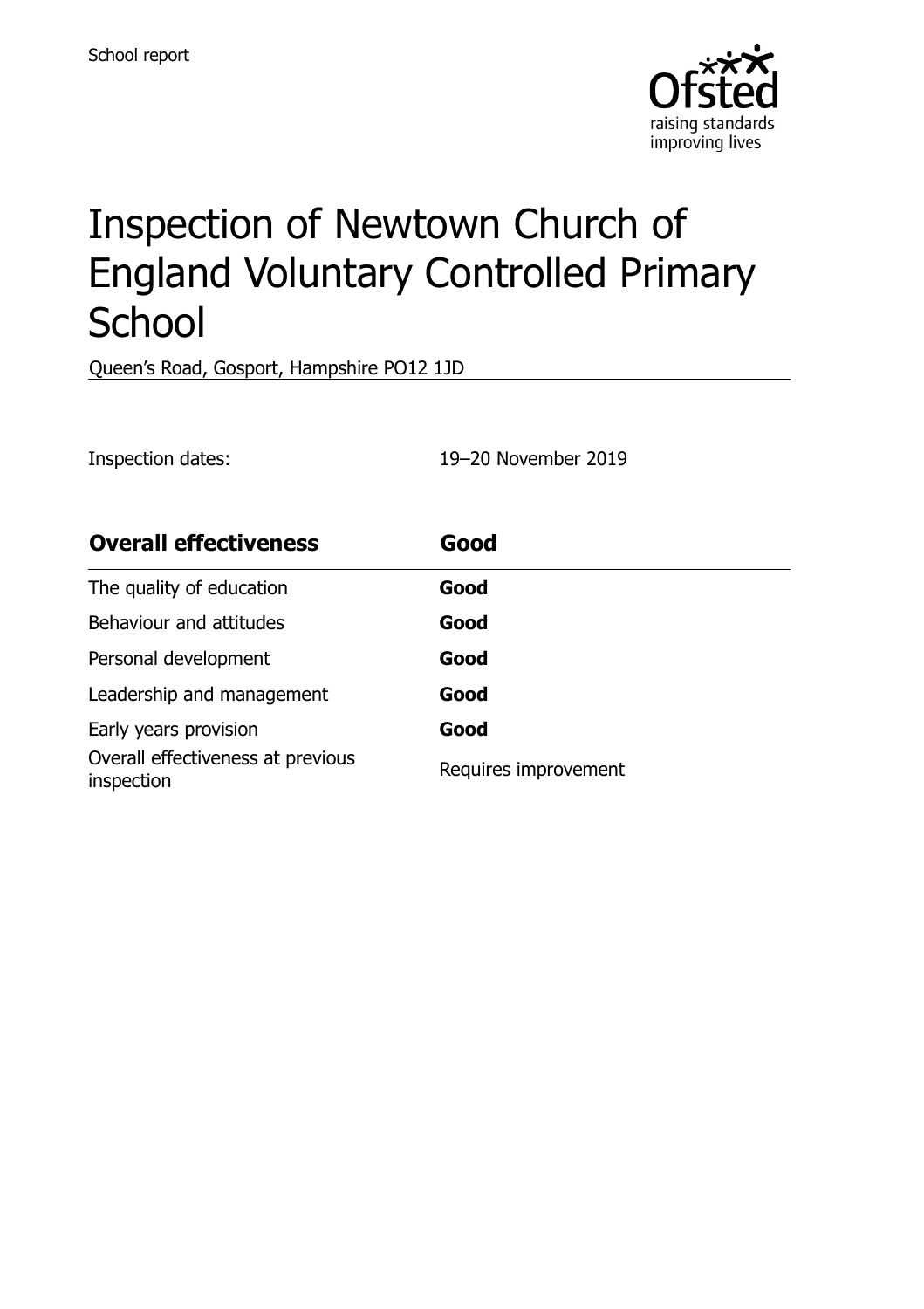

# **What is it like to attend this school?**

Pupils enjoy school. Relationships between pupils and staff are strong because everyone wants the best for one another. Staff are caring and pupils say that their lessons are interesting and enjoyable. Pupils are safe at school.

Most pupils behave well. They told inspectors that bullying and name-calling does occasionally happen and that, when it does, staff are good at sorting it out. They explained that, if they have concerns, they would talk to an adult or use the 'worry box'. Pupils know about how to stay safe when using the internet, especially when using social media. They also know to keep their passwords secret.

Pupils enjoy responsibilities and helping others. For instance, school councillors say that they feel proud to be able to have a say in the running of the school. Older pupils told us that they enjoy helping others, for example when hearing younger pupils read.

Leaders ensure there are many opportunities for pupils to take part in after-school sports and clubs, such as football and ballet. They also enjoy learning from the range of visitors to the school to support learning, such as authors and the local inshore rescue service.

## **What does the school do well and what does it need to do better?**

Leaders' quest to continually improve the school is highly evident. The headteacher is determined that pupils learn to be ambitious. Leaders set the bar high, aiming to help pupils to learn that there are no limits to what can be achieved. As a result, since the last inspection, the senior team has considerably strengthened the quality of education on offer.

The school's curriculum is well designed and sequenced thoughtfully. Everyone is determined that the well-established curriculum is delivered effectively. Leaders ensure that staff receive regular training covering a range of themes, including the teaching of reading and mathematics. Step by step, pupils build successfully on what has gone before. For instance, in key stage 1, pupils could confidently remember familiar fairy stories, which facilitated a rich discussion about 'The Jolly Christmas Postman' book. In early mathematics, pupils can confidently use and explain mathematical vocabulary, including 'lots of', times and multiply.

Pupils with special educational needs and/or disabilities (SEND) are catered for well. Appropriate adaptations and adjustments are commonplace. The school is inclusive and a hub of activity where all are encouraged to succeed.

The teaching of reading is effective. Although phonics outcomes at the end of Year 1 were below those seen nationally in 2019, some pupil mobility adversely affected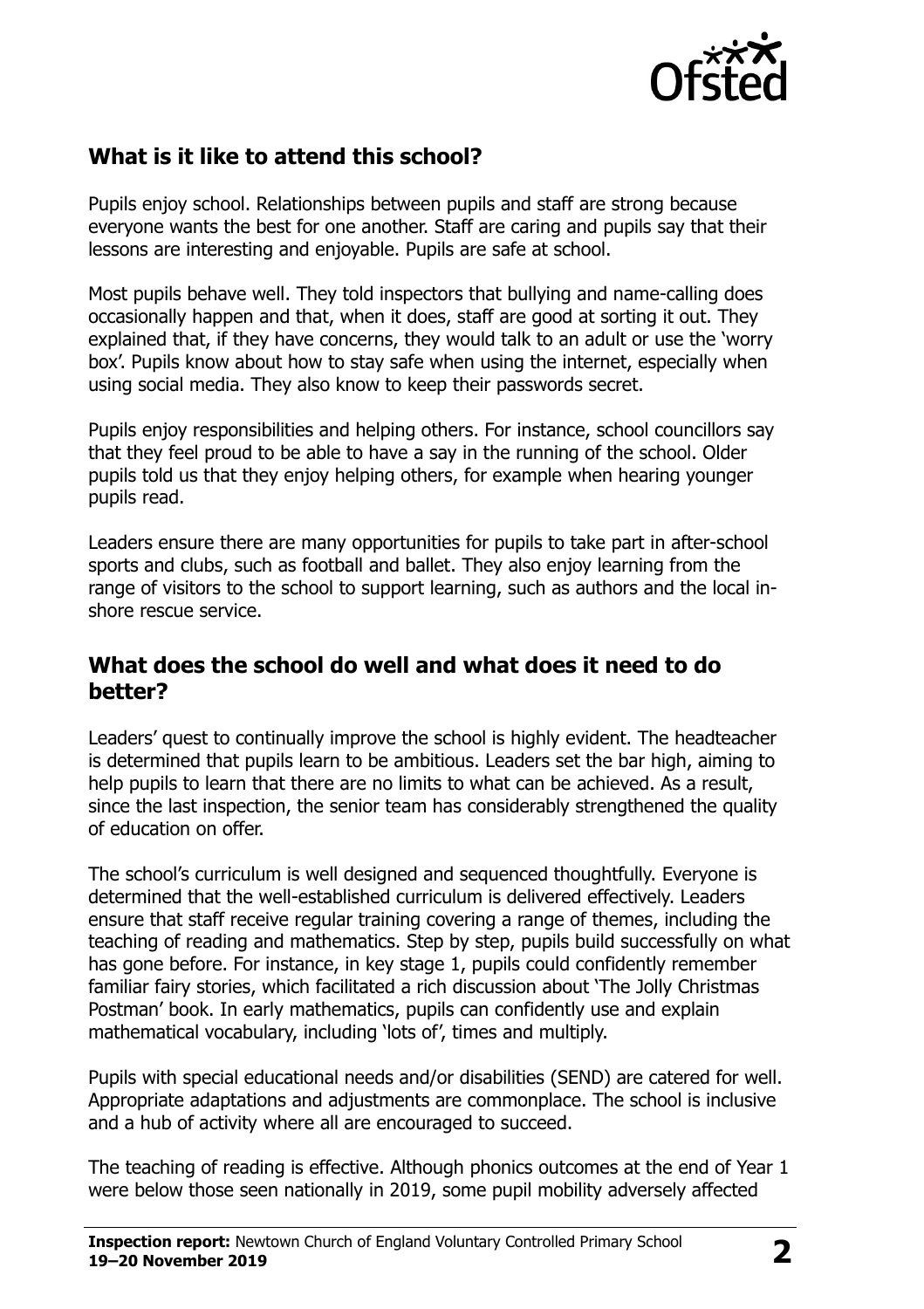

the final proportion of pupils who met the standard required. Learning to read is a high priority in this school. Those pupils who require additional support are quickly identified, and appropriate, personalised additional help is put in place. However, there remains some inconsistency in how frequently those who need to catch up practise their skills by reading aloud to key adults.

Published progress measures, particularly relating to key stage 2 in 2019, are unreliable due to a legacy of inaccurate assessment information gathered at key stage 1. Leaders have made sure that statutory published pupils' performance information is now much more accurate and therefore useful. Current pupils achieve well in a range of subjects. However, in writing, pupils' handwriting skills are less well promoted throughout the school. This means that pupils' presentation does not always fully reflect the quality of their work.

Many children join the early years with knowledge and skills below those typically expected. They settle quickly. The learning environment is positively buzzing. Children relish the rich menu of activities on offer and enjoy talking to adults. Indeed, staff promote children's acquisition of language extremely effectively. Children quickly gain in confidence and the knowledge they need to be prepared for Year 1.

Almost all pupils behave well around the school and in classrooms. Wisely, leaders take a long-term view of promoting the social and emotional development of pupils. Pupils' self-esteem is emphasised strongly, and this over time has a positive impact on pupils' attitudes to learning. Leaders rightly acknowledge that there remains more to do. Reducing the school's rate of fixed-term exclusion sits firmly on leaders' list of priorities.

Attendance has improved and is now in line with the national average. Although persistent absence is above that seen nationally, leaders are doing all they can. Families are well supported, and some pupils in extenuating circumstances attend as often as possible.

# **Safeguarding**

The arrangements for safeguarding are effective.

Staff fully understand their roles in keeping children safe. They follow leaders' expectations, and safeguarding concerns are immediately followed up. Key staff have a strong understanding of the local context, their families and the processes around safeguarding in the local area.

Leaders liaise with a variety of outside agencies to meet the needs of their pupils. The most vulnerable pupils are supported well through bespoke interventions that help pupils take an active part in school life.

Pupils benefit from a clear emphasis in the curriculum on how to keep themselves safe and healthy.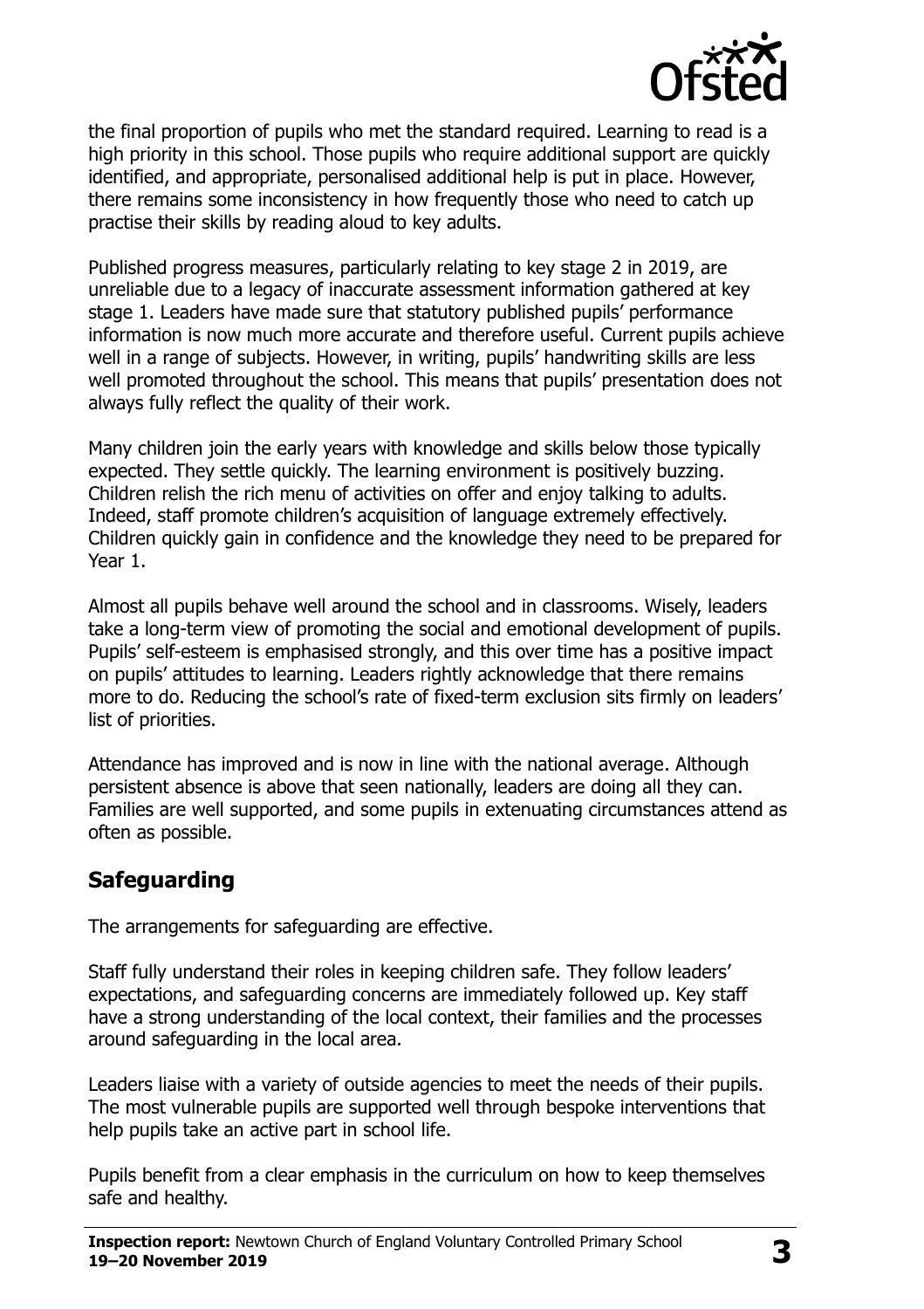

## **What does the school need to do to improve?**

#### **(Information for the school and appropriate authority)**

- Leaders have established the curriculum and made improvements in many subjects, including mathematics. However, in writing, pupils' presentation is not as good as it should be. Teachers should support pupils to increase the legibility, consistency and quality of their handwriting.
- Leaders have prioritised the teaching of phonics. Staff have received useful training and possess secure subject knowledge to teach phonics well. Leaders need to prioritise staff hearing pupils' read so that those pupils that need to catch up develop fluency more quickly.
- Leaders have introduced new strategies to help a minority of pupils manage their behaviour more successfully. This is making a very positive difference. Nevertheless, leaders should continue to build on this initial success and further reduce the rate of fixed-term exclusions.

## **How can I feed back my views?**

You can use [Ofsted Parent View](http://parentview.ofsted.gov.uk/) to give Ofsted your opinion on your child's school, or to find out what other parents and carers think. We use Ofsted Parent View information when deciding which schools to inspect, when to inspect them and as part of their inspection.

The Department for Education has further quidance on how to complain about a school.

If you're not happy with the inspection or the report, you can [complain to Ofsted.](http://www.gov.uk/complain-ofsted-report)

#### **Further information**

You can search for [published performance information](http://www.compare-school-performance.service.gov.uk/) about the school.

In the report, '[disadvantaged pupils](http://www.gov.uk/guidance/pupil-premium-information-for-schools-and-alternative-provision-settings)' refers to those pupils who attract government pupil premium funding: pupils claiming free school meals at any point in the last six years and pupils in care or who left care through adoption or another formal route.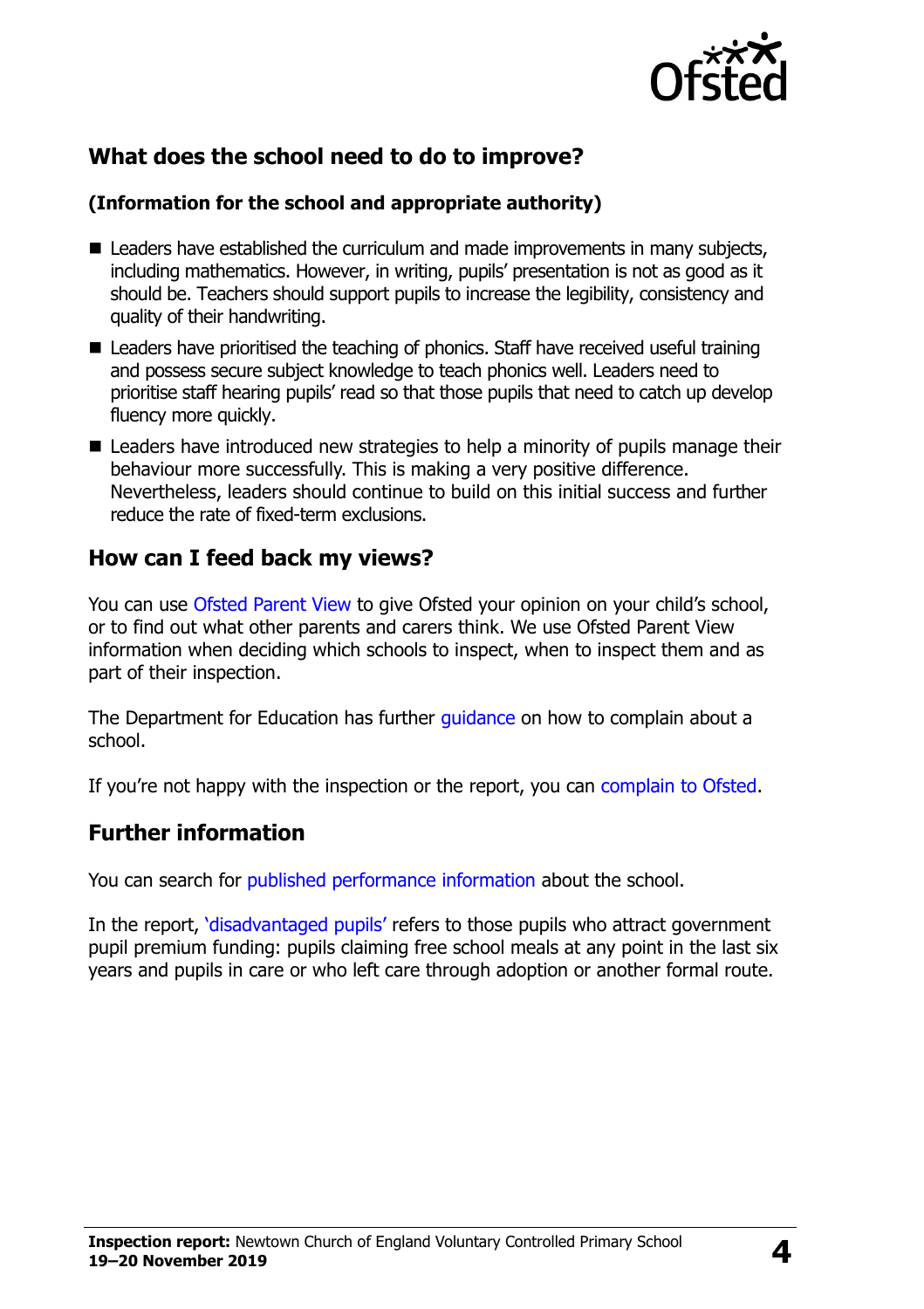

## **School details**

| Unique reference number             | 116336                       |
|-------------------------------------|------------------------------|
| <b>Local authority</b>              | Hampshire                    |
| <b>Inspection number</b>            | 10111114                     |
| <b>Type of school</b>               | Primary                      |
| <b>School category</b>              | Voluntary controlled         |
| Age range of pupils                 | 4 to 11                      |
| <b>Gender of pupils</b>             | Mixed                        |
| Number of pupils on the school roll | 352                          |
| <b>Appropriate authority</b>        | The governing body           |
| <b>Chair of governing body</b>      | Glynis Wright and Janet Cane |
| <b>Headteacher</b>                  | Emma Howlett                 |
| Website                             | www.newtownceprimary.co.uk   |
| Date of previous inspection         | 27-28 June 2017              |

# **Information about this school**

- $\blacksquare$  At the time of the last inspection the present headteacher was acting headteacher. She was appointed permanently to the post in July 2017.
- Several members of staff have been appointed since the previous inspection, including the deputy headteacher, teachers and learning support assistants.
- In May 2019, the school was inspected under section 48 of the Education Act 2005. The purpose of this inspection was to evaluate the quality of religious education and the Christian nature of the school.

# **Information about this inspection**

We carried out this inspection under section 5 of the Education Act 2005.

 Very occasionally, Ofsted will delay the publication of a report to ensure full consideration of concerns identified during the quality assurance process. In a rare instance, this process may suggest gaps in the inspection evidence base, which will cause Ofsted to conclude that the inspection is incomplete. This happened at Newtown Church of England Voluntary Controlled School. Her Majesty's Inspectors returned to the school in December 2019 to gather additional information to secure the evidence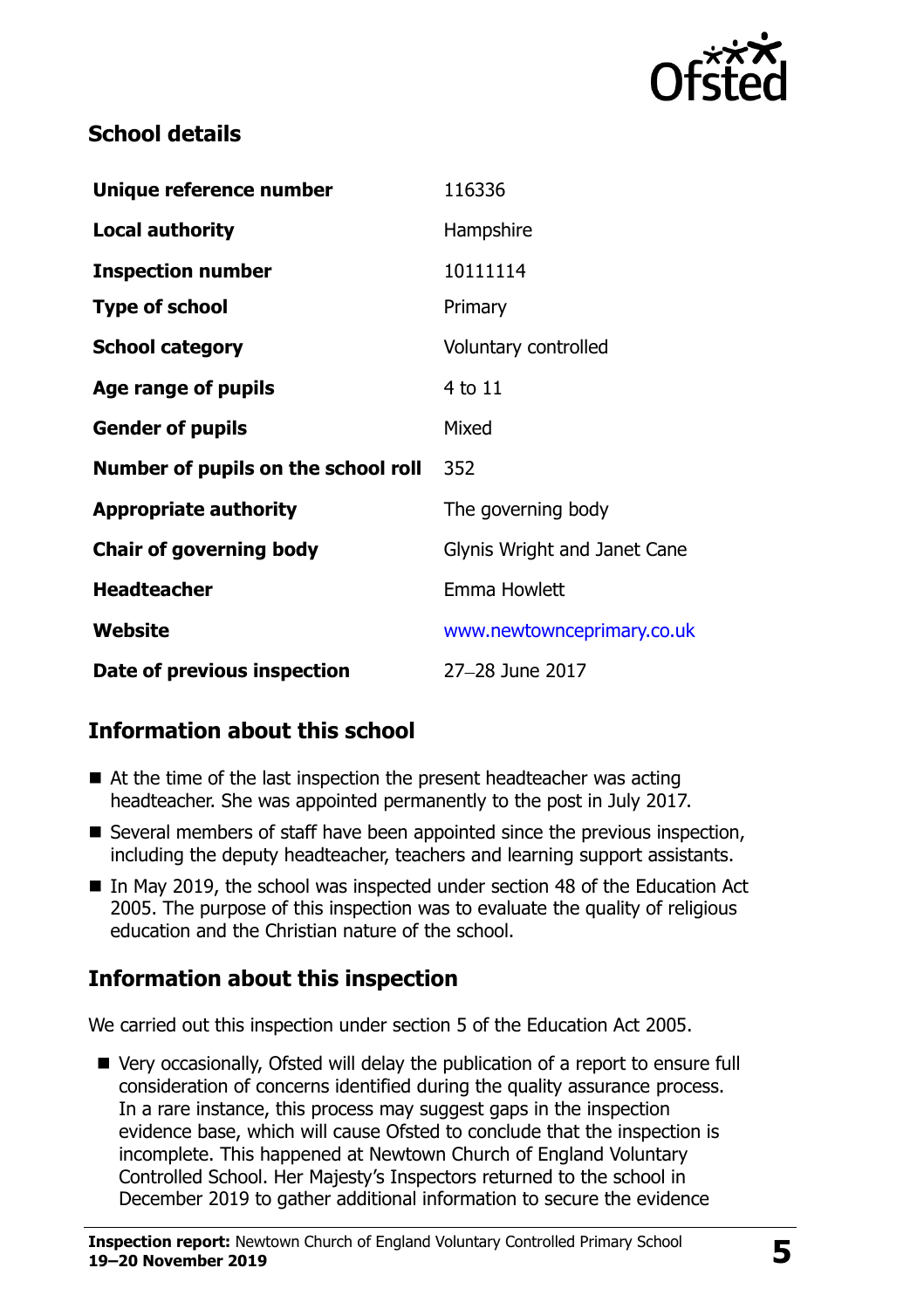

base. In such cases, the inspection report is not published until Ofsted is satisfied that the inspection is secure.

- We did dives in these subjects: reading, mathematics, writing, science, geography and history. We talked to subject leaders, staff and pupils, visited lessons and looked at pupils' work.
- We visited lessons in all year groups, mostly accompanied by a senior member of staff.
- We listened to pupils read from a range of year groups across the school. Phonics teaching was observed in all of the Reception and key stage 1 classes.
- We met with senior leaders, staff, pupils and representatives of the governing body, including the co-chair.
- We met with a newly qualified teacher and a trainee teacher to evaluate their induction into the school and the support given.
- We considered the views of parents, staff and pupils by analysing responses to questionnaires.
- We looked at documentation provided by the school. This included the school's own development plan and documentation related to attendance, child protection and safeguarding.

#### **Inspection team**

| Brian Macdonald, lead inspector | Ofsted Inspector        |
|---------------------------------|-------------------------|
| Sir Robin Bosher                | Ofsted Inspector        |
| Debra Anderson                  | Ofsted Inspector        |
| Elizabeth Farr, lead inspector  | Her Majesty's Inspector |
| Aimee Floyd                     | Her Majesty's Inspector |